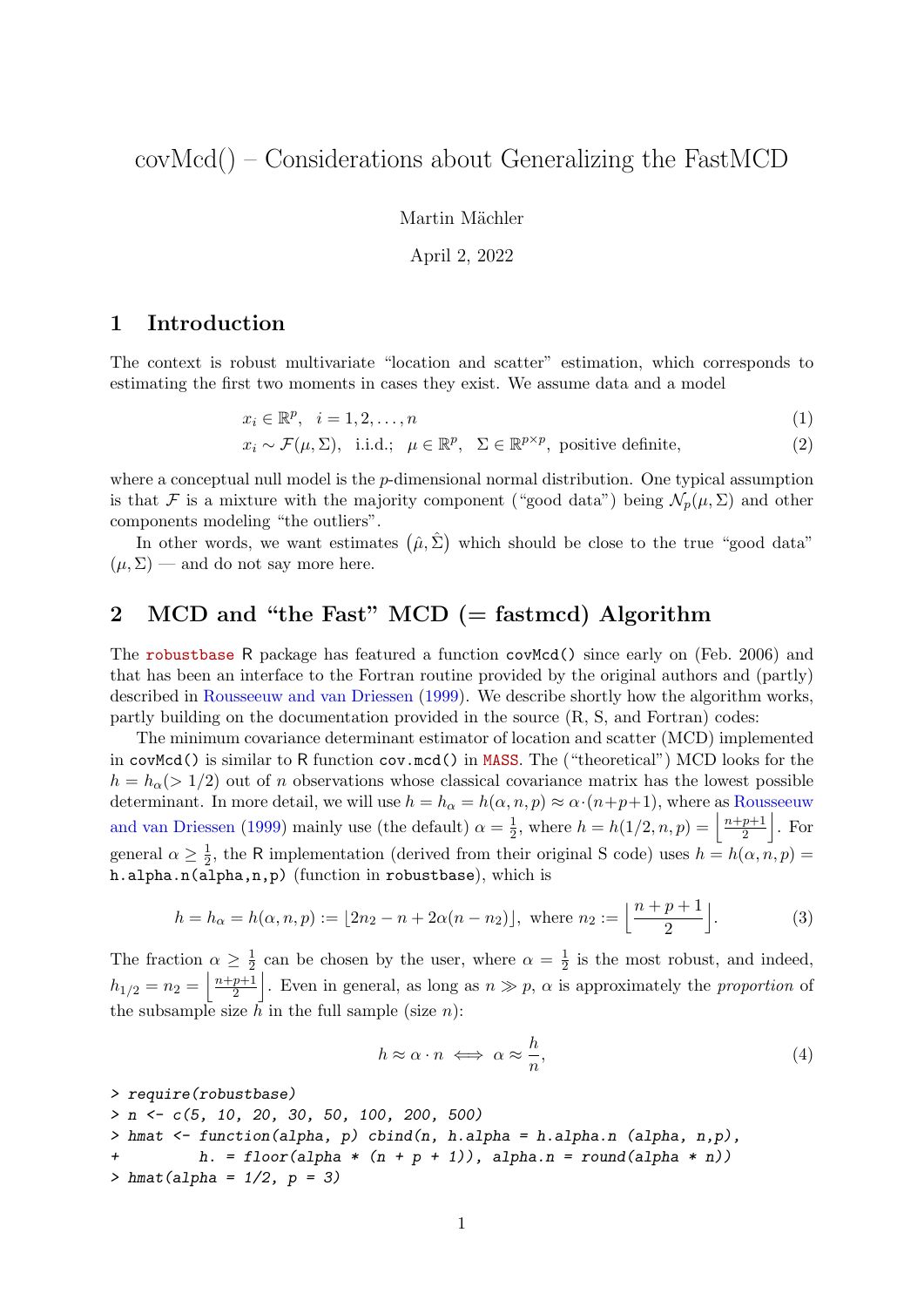|                                        |     | n h.alpha h. alpha.n             |                |            |
|----------------------------------------|-----|----------------------------------|----------------|------------|
| [1,]                                   | -5  | 4                                | 4              | 2          |
| [2,]                                   | 10  | 7                                | $\overline{7}$ | 5          |
| [3,]                                   | 20  | 12                               | 12             | 10         |
| [4, 1]                                 | 30  |                                  | 17 17          | 15         |
| [5,]                                   | 50  |                                  | 27 27          | 25         |
| [6,]                                   | 100 | 52                               | 52             | 50         |
| [7,]                                   | 200 | 102                              | 102            | 100        |
| [8,]                                   | 500 |                                  | 252 252        | 250        |
|                                        |     |                                  |                |            |
|                                        |     |                                  |                |            |
|                                        |     | > hmat(alpha = $3/4$ , $p = 4$ ) |                |            |
|                                        |     |                                  |                |            |
|                                        |     | n h.alpha                        |                | h. alpha.n |
| [1,]                                   | 5   | 5                                | - 7            | 4          |
| [2,]                                   | 10  | 8                                | 11             | 8          |
| $\begin{bmatrix} 3,  \end{bmatrix}$ 20 |     | 16                               | 18             | 15         |
| [4,]                                   | 30  |                                  | 23 26          | 22         |
| [5,]                                   | 50  | 38                               | 41             | 38         |
| [6,]                                   | 100 | 76 -                             | 78             | 75         |
| [7,]                                   | 200 | 151                              | 153            | 150        |

The breakdown point (for  $h > \frac{n}{2}$ ) then is

$$
\epsilon_* = \frac{n - h + 1}{n},\tag{5}
$$

which is less than but close to  $\frac{1}{2}$  for  $\alpha = \frac{1}{2}$  $\frac{1}{2}$ , and in general,  $h/n \approx \alpha$ , the breakdown point is approximately,

$$
\epsilon_* = \frac{n - h + 1}{n} \approx \frac{n - h}{n} = 1 - \frac{h}{n} \approx 1 - \alpha.
$$
\n(6)

The raw MCD estimate of location, say  $\hat{\mu}_0$ , is then the average of these h points, whereas the raw MCD estimate of scatter,  $\hat{\Sigma}_0$ , is their covariance matrix, multiplied by a consistency factor .MCDcons(p, h/n)) and (by default) a finite sample correction factor .MCDcnp2(p, n, alpha), to make it consistent at the normal model and unbiased at small samples.

In practice, for reasonably sized  $n$ ,  $p$  and hence  $h$ , it is not feasible to search the full space of all  $\binom{n}{h}$  $\binom{n}{h}$  h-subsets of n observations. Rather, the implementation of covMcd uses the Fast MCD algorithm of [Rousseeuw and van Driessen](#page-3-0) [\(1999\)](#page-3-0) to approximate the minimum covariance determinant estimator, see Section [3.](#page-1-0)

Based on these raw MCD estimates,  $(\hat{\mu}_0, \hat{\Sigma}_0)$ , a reweighting step is performed, i.e., V < $cov.wt(x,w)$ , where w are weights determined by "outlyingness" with respect to the scaled raw MCD, using the "Mahalanobis"-like, robust distances  $d_i(\hat{\mu}_0, \hat{\Sigma}_0)$ , see [\(7\)](#page-2-0). Again, a consistency factor and a finite sample correction factor are applied. The reweighted covariance is typically considerably more efficient than the raw one, see [Pison et al.](#page-3-1) [\(2002\)](#page-3-1).

The two rescaling factors for the reweighted estimates are returned in cnp2. Details for the computation of the finite sample correction factors can be found in [Pison et al.](#page-3-1) [\(2002\)](#page-3-1).

## <span id="page-1-0"></span>3 Fast MCD Algorithm – General notation

Note: In the following, apart from the mathematical notation, we also use variable names, e.g., kmini, used in the Fortran and sometimes R function code, in R package [robustbase](https://CRAN.R-project.org/package=robustbase).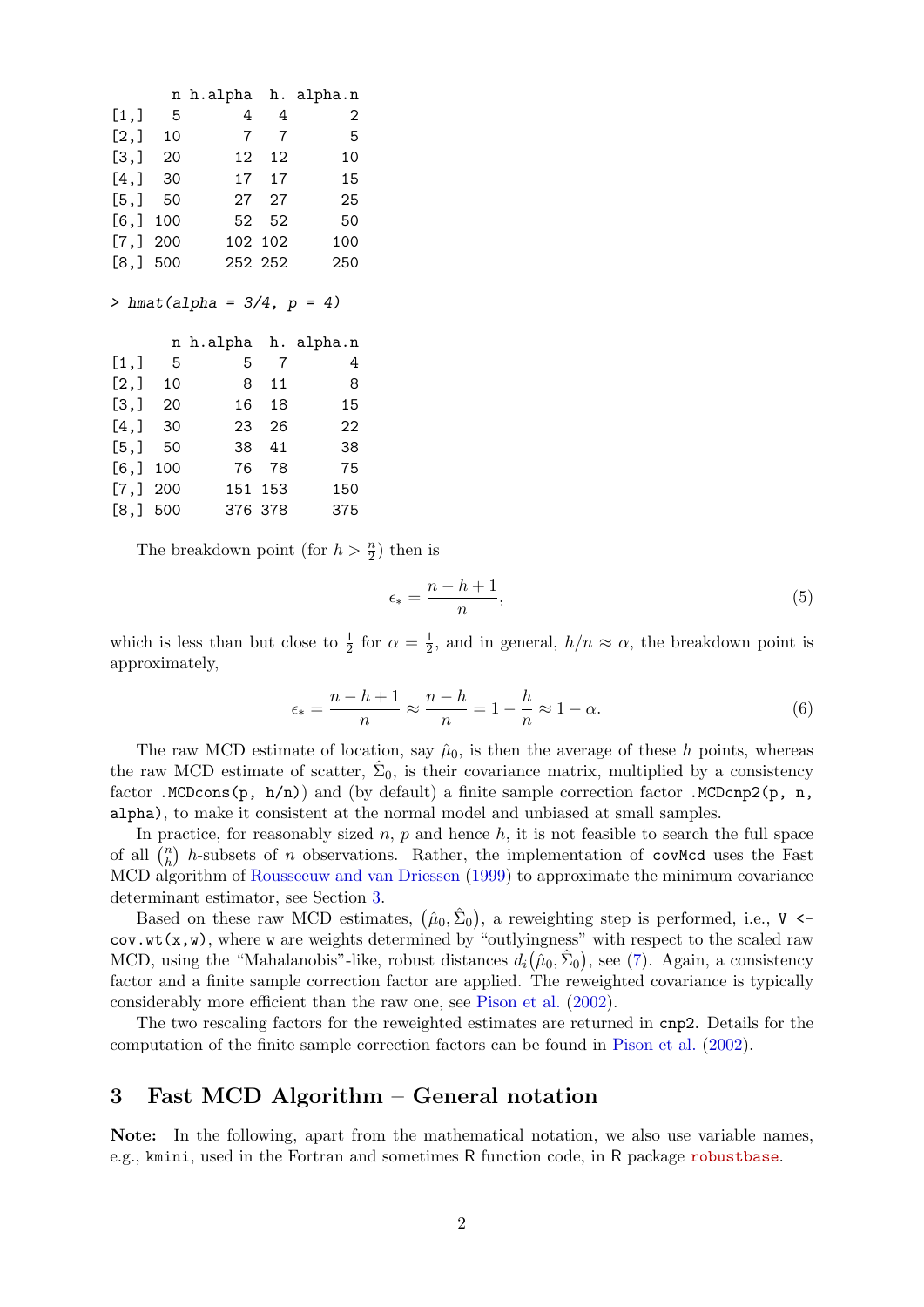Instead of directly searching for h-subsets (among  $\binom{n}{h}$  ${n \choose h} \approx {n \choose n}$  $\binom{n}{n/2}$  the basic idea is to start with small subsets of size  $p+1$ , their center  $\mu$  and covariance matrix  $\Sigma$ , and a corresponding h-subset of the h observations with smallest (squared) ("Mahalanobis"-like) distances

<span id="page-2-0"></span>
$$
d_i = d_i(\mu, \Sigma) := (x_i - \mu)' \Sigma^{-1} (x_i - \mu), \quad i = 1, 2, \dots, n,
$$
\n(7)

and then use concentration steps ("C steps") to (locally) improve the chosen set by iteratively computing  $\mu$ ,  $\Sigma$ , new distances  $d_i$  and a new set of size h with smallest distances  $d_i(\mu, \Sigma)$ . Each C step is proven to decrease the determinant  $\det(\Sigma)$  if  $\mu$  and  $\Sigma$  did change at all. Consequently, convergence to a local minimum is sure, as the number of  $h$ -subsets is finite.

To make the algorithm *fast* for non small sample size  $n$  the data set is split into "groups" or "sub-datasets" as soon as

$$
n \ge 2n_0, \text{ where } n_0 := \text{mmini } (= 300, \text{by default}). \tag{8}
$$

i.e., the default cutoff for "non small" is at  $n = 600$ . The *number* of such subsets in the original algorithm is maximally 5, and we now use

$$
k_M = \text{kmini} (= 5, \text{by default}),\tag{9}
$$

as upper limit. As above, we assume from now on that  $n \geq 2n_0$ , and let

$$
k := \left\lfloor \frac{n}{n_0} \right\rfloor \ge 2\tag{10}
$$

and now distinguish the two cases,

$$
\begin{cases} A. & k < k_M \iff n < k_M \cdot n_0 \\ B. & k \ge k_M \iff n \ge k_M \cdot n_0 \end{cases}
$$
 (11)

In case A k (= ngroup) subsets aka "groups" or "sub datasets" are used,  $k \in \{2, 3, ..., k_M-1\}$ , of group sizes  $n_j$ ,  $j = 1, ..., k$  (see below). Note that case A may be empty because of  $2 \leq k \leq k_M$ , namely if  $k_M = 2$ . Hence, in case A, we have  $k_M \geq 3$ .

in case B  $k_M$  (= ngroup) groups each of size  $n_0$  are built and in the first stage, only a *subset* of  $k_M \cdot n_0 \leq n$  observations is used.

In both cases, the disjoint groups ("sub datasets") are chosen at random from the  $n$  observations. For the group sizes for case A,  $n_j$ ,  $j = 1, \ldots, k$ , we have

$$
n_1 = \left\lfloor \frac{n}{k} \right\rfloor = \left\lfloor \frac{n}{\left\lfloor \frac{n}{n_0} \right\rfloor} \right\rfloor \quad (\ge n_0)
$$
\n(12)

$$
n_j = n_1, \t j = 2, \dots, j_* \t (13)
$$

$$
n_j = n_1 + 1, \quad j = j_* + 1, \dots, k,
$$
\n(14)

<span id="page-2-4"></span>where 
$$
j_* := k - r \in \{1, ..., k\},
$$
 (15)

<span id="page-2-3"></span><span id="page-2-2"></span><span id="page-2-1"></span>and 
$$
r := n - kn_1 = n - k \left\lfloor \frac{n}{k} \right\rfloor \in \{0, 1, \dots, k - 1\},
$$
 (16)

where the range of  $j_*, 1, \ldots, k$  in [\(15\)](#page-2-1) is a consequence of the range of the integer division remainder  $r \in \{0, 1, \ldots, k-1\}$  in [\(16\)](#page-2-2). Consequently, [\(14\)](#page-2-3) maybe empty, namely iff  $r = 0$  $(\iff n = k \cdot n_1 \text{ is a multiple of } k): j_* = k, \text{ and all } n_i \equiv n_1.$ 

Considering the range of  $n_j$  in case A, the minimum  $n_1 \geq n_0$  in [\(12\)](#page-2-4) is easy to verify. What is the maximal value of  $n_j$ , i.e., an upper bound for  $n_{\text{max}} := n_1 + 1 \ge \max_j n_j$ ? Consider  $n_{1,\max}(k) = \max_{n,\text{given }k} n_1 = \max_{n,\text{given }k} \lfloor \frac{n}{k} \rfloor$  $\frac{n}{k}$ . Given k, the maximal n still fulfilling  $\lfloor \frac{n}{n_0} \rfloor$  $\frac{n}{n_0}$  = k is  $n = (k+1)n_0 - 1$  where  $\frac{n}{n_0}$  $\frac{n}{n_0}$ ] =  $k+\lfloor 1-\frac{1}{n_0}\rfloor$  $\frac{1}{n_0}$ ] = k. Hence,  $n_{1,\max}(k) = \lfloor \frac{(k+1)n_0 - 1}{k} \rfloor = n_0 + \lfloor \frac{n_0 - 1}{k} \rfloor$  $\frac{1}{k}$ ,